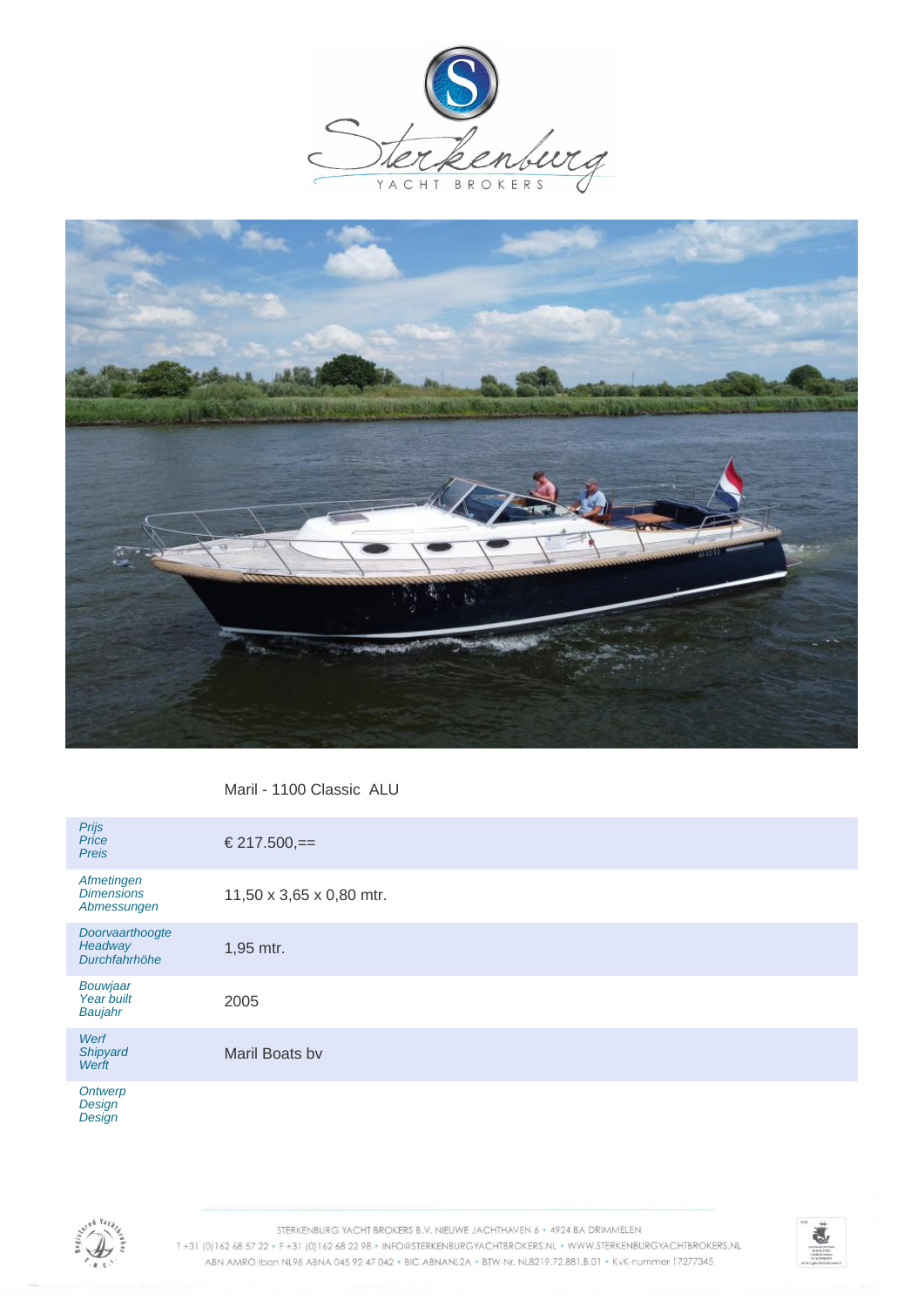

| Ligplaats<br>Location<br>Liegeplatz                                          | <b>Drimmelen</b>          | <b>Douches</b><br><b>Shower</b><br><b>Duschen</b>                               | $\mathbf 1$            |
|------------------------------------------------------------------------------|---------------------------|---------------------------------------------------------------------------------|------------------------|
| CE-status<br>CE-category<br>CE-category                                      | $\mathsf{C}$              | Verwarming<br>Heating<br>Heizung                                                | Webasto C.V.           |
| <b>Materiaal romp</b><br><b>Hull material</b><br><b>Rumpf material</b>       | Aluminium                 | Airco<br>Airco<br>Klimaanlage                                                   |                        |
| Materiaal opbouw<br>Superstructure material<br>Afbauten material             | Aluminium                 | <b>Fornuis</b><br><b>Stove</b><br><b>Herd</b>                                   | Elektrisch             |
| Materiaal dek<br><b>Deck material</b><br><b>Dek material</b>                 | <b>Teak</b>               | <b>Koelkast</b><br>Refrigerator<br>Kühlschrank                                  | $\mathbf{1}$           |
| Rompvorm<br>Hull shape<br><b>Rumpfform</b>                                   | V-bodem                   | <b>Diepvries</b><br>Freezer<br><b>Tiefkühlschrank</b>                           | Ja (vriesvak)          |
| Waterverplaatsing<br><b>Displacement</b><br>Verdrängung                      |                           | Afwasmachine<br><b>Dishwasher</b><br>Spülmachine                                |                        |
| <b>Motorisering</b><br>Engine(s)<br>Motor(en)                                | 2 x Volvo Penta à 285 pk. | Wasmachine/Droger<br>Washing-machine<br>Waschmachine                            |                        |
| <b>Draaiuren</b><br><b>Engine hours</b><br><b>Betriebstunden</b>             |                           | <b>Televisie</b><br><b>Television</b><br>Fernsehgerät                           | Ja                     |
| <b>Snelheid</b><br>Speed<br>Geschwindigkeit                                  | Ca. 30 Knopen             | <b>Stereo</b><br><b>Stereo</b><br>Stereoanlage                                  | Ja                     |
| <b>Boegschroef</b><br><b>Bow thruster</b><br><b>Bugschraube</b>              | Elektrisch                | Elektrische installatie<br><b>Electrical installation</b><br>Elekr.installation | 12/220 volt            |
| <b>Hekschroef</b><br><b>Stern thruster</b><br>Heckschraube                   |                           | Accu's<br><b>Batteries</b><br><b>Batterien</b>                                  | 8 (x 110Ah)            |
| Ankerlier<br><b>Anchor winch</b><br>Ankerspil                                | Elektrisch                | Generator<br>Generator<br>Stromaggregat                                         | Mastervolt (Whisper 6) |
| Stabilisatoren<br><b>Stabilizers</b><br><b>Stabilisatoren</b>                |                           | Acculader<br><b>Battery charger</b><br>Batterie ladegerät                       | Mastervolt             |
| <i><b>Interieur</b></i><br><b>Interior</b><br><i><u><b>Interieur</b></u></i> | Teak                      | Omvormer<br>Converter<br>Stromumwandler                                         | Mastervolt             |
| <b>Aantal hutten</b><br>Cabins<br><b>Kabinen</b>                             | 1                         | <b>Brandstoftank</b><br><b>Fuel tank</b><br><b>Treibstoftanks</b>               | Ca. 1.000 ltr.         |
| Aantal slaapplaatsen<br><b>Berths</b><br><b>Betten</b>                       | $\overline{2}$            | <b>Watertank</b><br>Fresh water tank<br><b>Frischwassertanks</b>                | Ca. 500 ltr.           |
| <b>Toiletten</b><br><b>Toilet</b><br>Wc                                      | 1x (Elektrisch)           | <b>Vuilwatertank</b><br><b>Holding tank</b><br>Fäkalientank                     | Ja                     |



STERKENBURG YACHT BROKERS B.V. NIEUWE JACHTHAVEN 6 · 4924 BA DRIMMELEN

T+31 (0)162 68 57 22 · F+31 (0)162 68 22 98 · INFO@STERKENBURGYACHTBROKERS.NL · WWW.STERKENBURGYACHTBROKERS.NL ABN AMRO Iban NL98 ABNA 045 92 47 042 . BIC ABNANL2A . BTW-Nr. NL8219.72.881.B.01 . KvK-nummer 17277345